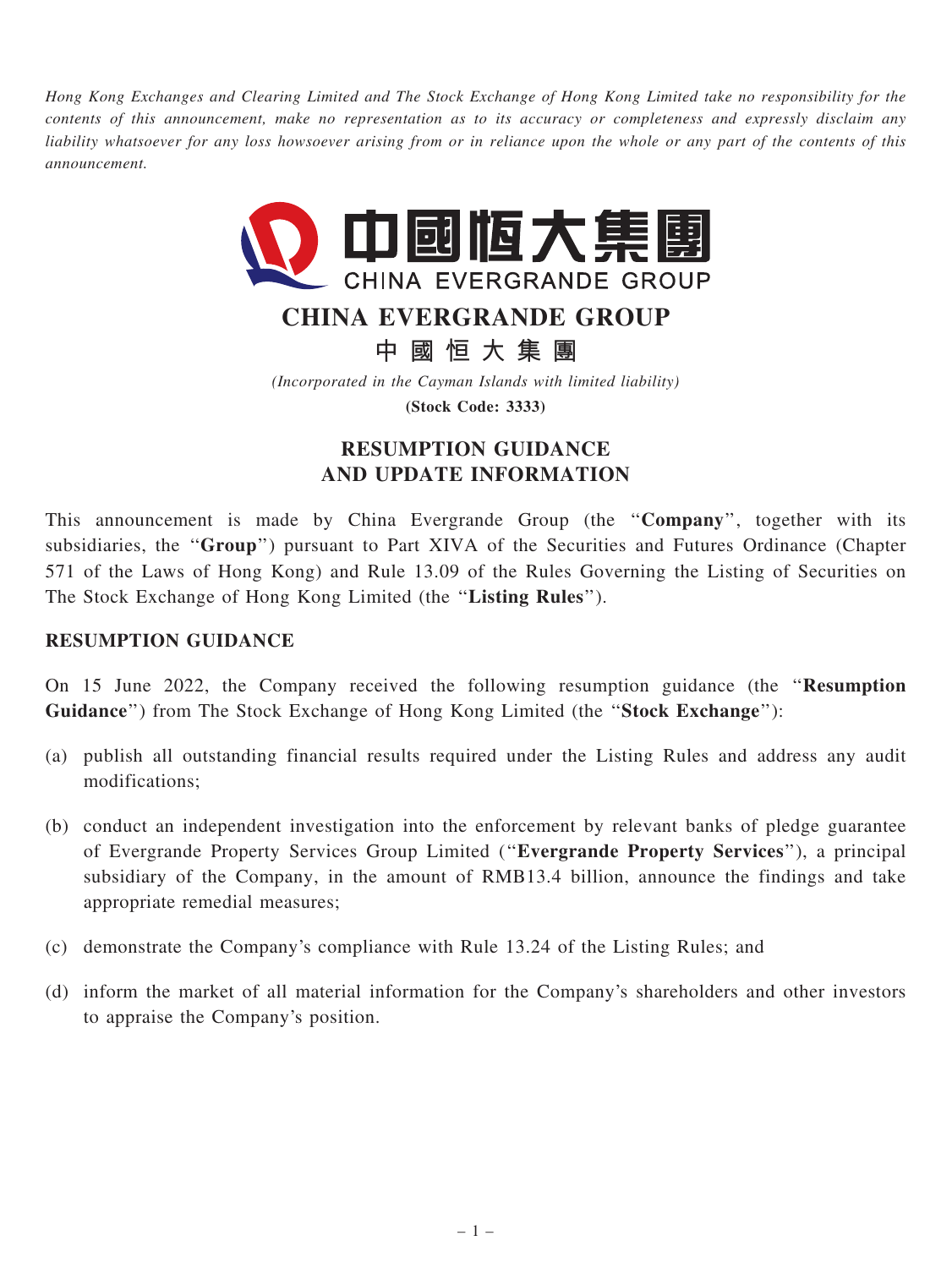The Stock Exchange states that the Company must remedy the issues causing its trading suspension and fully comply with the Listing Rules to the Stock Exchange's satisfaction before trading in its securities is allowed to resume. For this purpose, the Company has the primary responsibility to devise its action plan for resumption. The Stock Exchange further indicates that it may modify or supplement the Resumption Guidance if the Company's situation changes.

Under Rule 6.01A(1) of the Listing Rules, the Stock Exchange may cancel the listing of any securities that have been suspended from trading for a continuous period of 18 months. In the case of the Company, the 18-month period expires on 20 September 2023. If the Company fails to remedy the issues causing its trading suspension, fulfill the Resumption Guidance and fully comply with the Listing Rules to the Stock Exchange's satisfaction and resume trading in its Shares by 20 September 2023, the Listing Division will recommend the Listing Committee to proceed with the cancellation of the Company's listing. Under Rule 6.01 and Rule 6.10 of the Listing Rules, the Stock Exchange also has the right to impose a shorter specific remedial period, where appropriate.

The Company is taking appropriate steps to comply with the Resumption Guidance and the relevant Listing Rules and will keep the public informed of the latest developments by making further announcement(s) as and when appropriate.

#### UPDATE INFORMATION

#### Restructuring plan

The Company is actively pushing forward with its restructuring work. As announced by the Company on 26 January 2022, the Company expects to announce its preliminary restructuring plan before the end of July.

## Independent investigation of Evergrande Property Services

The independent investigation into the pledge guarantee of Evergrande Property Services is being actively carried out. The expected timing for the completion of the independent investigation has not yet been determined at this stage.

#### Annual results for 2021

The audit work of the Group is being carried out in an orderly manner. Due to the impact of the epidemic and the independent investigation of the pledge guarantee of Evergrande Property Services, the timing for the release of the 2021 annual results is yet to be confirmed.

The Company will announce updated information on the above matters in due course.